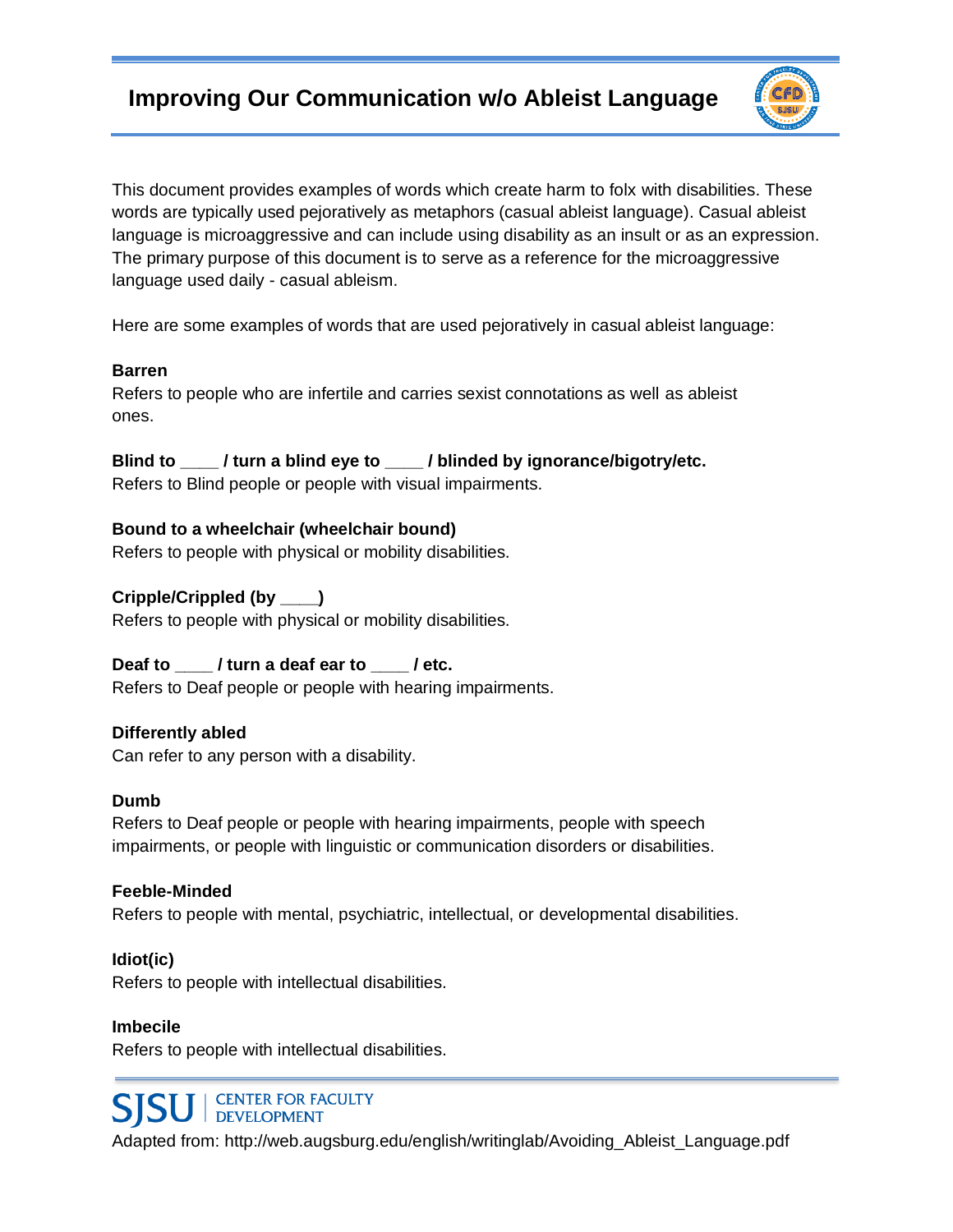

#### **Insane or Insanity**

Refers to people with mental or psychiatric disabilities.

#### **Lame**

Refers to people with physical or mobility disabilities.

#### **Loony/Loony Bin**

Refers to people with mental or psychiatric disabilities.

#### **Lunatic**

Refers to people with mental or psychiatric disabilities.

#### **Madhouse/Mad/Madman**

Refers to an institution housing people with mental or psychiatric disabilities.

#### **Maniac**

Refers to people with mental or psychiatric disabilities.

#### **Mental/Mental Case**

Refers to people with mental or psychiatric disabilities.

## **Moron(ic)**

Refers to people with intellectual disabilities.

#### **Nuts**

Refers to people with mental or psychiatric disabilities.

#### **Psycho**

Refers to people with mental or psychiatric disabilities.

## **Psychopath(ic)**

Refers to people with mental or psychiatric disabilities.

## **Psycho(tic)**

Refers to people with mental or psychiatric disabilities.

## **Retard(ed)/[anything]-tard**

Refers to people with intellectual disabilities.

## **CENTER FOR FACULTY DEVELOPMENT**

Adapted from: http://web.augsburg.edu/english/writinglab/Avoiding\_Ableist\_Language.pdf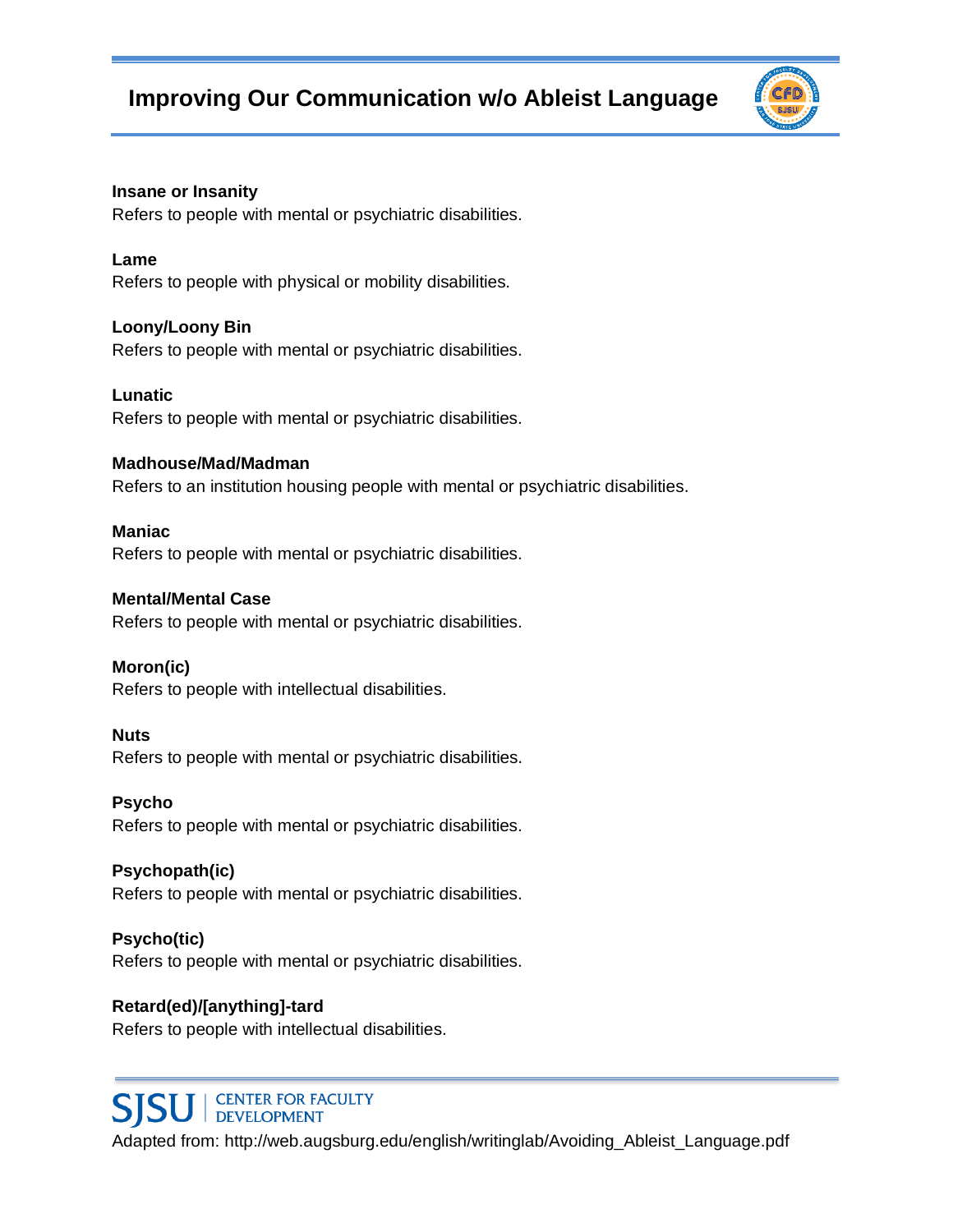

#### **[you belong on the] Short-bus/ that's short-bus material/etc.**

Refers to people with intellectual, learning, or other mental disabilities.

#### **Simpleton**

Refers to people with intellectual disabilities.

## **Spaz(zed)**

Refers to people with cerebral palsy or similar neurological disabilities.

## **Special Needs**

Usually refers to people with learning, intellectual, or developmental disabilities, but can mean any person with a disability.

## **Stupid**

Refers to people with intellectual disabilities (i.e. "in a stupor").

## **Suffers from \_\_\_\_**

Can refer to any person with a disability.

#### **Wacko/Whacko**

Refers to people with mental or psychiatric disabilities.